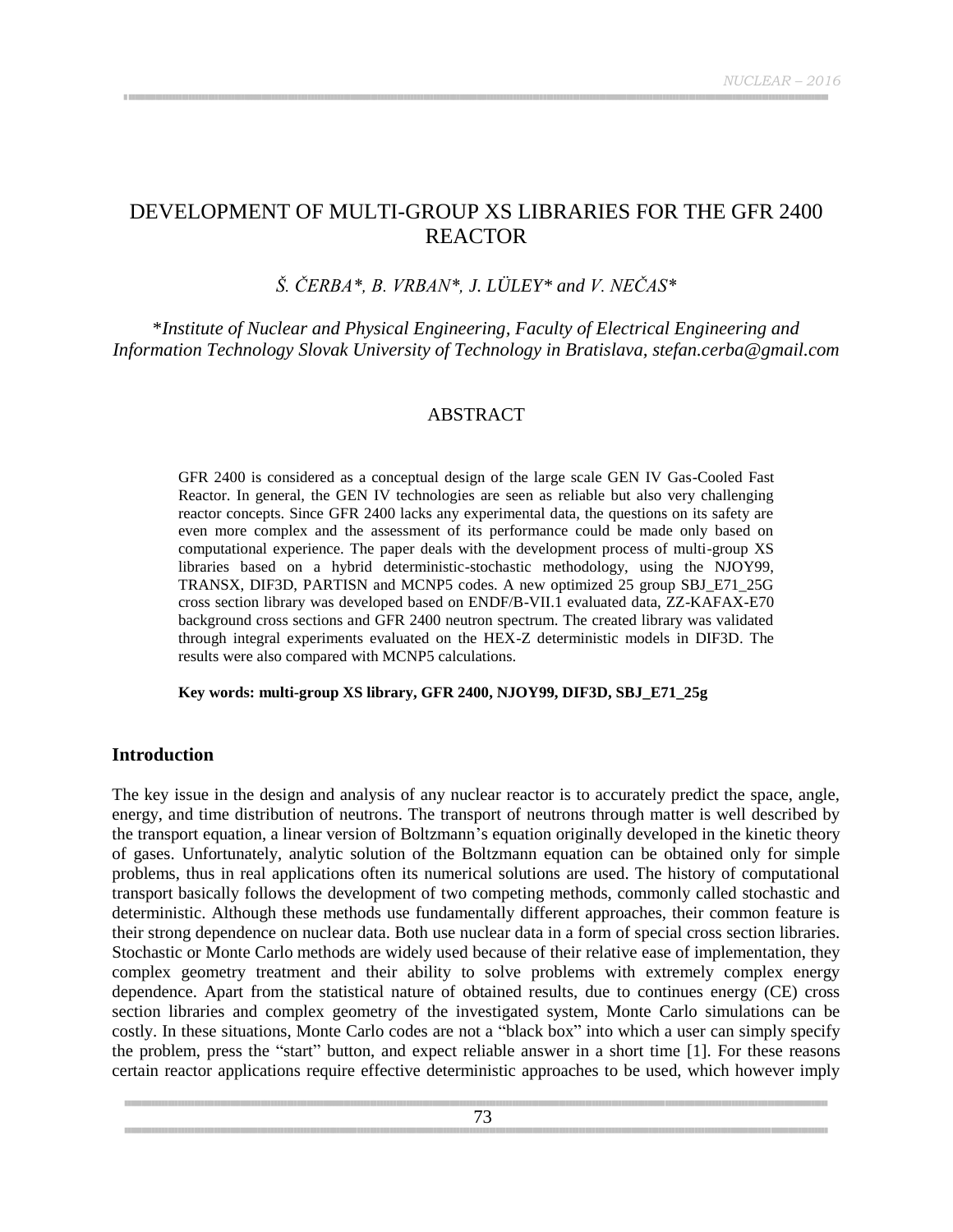the development of multi-group cross section libraries. In this paper the development of cross section libraries optimized for fast reactor applications is presented.

#### **Theoretical background**

Multi-group cross sections in a form of multi-group constants are used by computer codes that calculate the distributions of neutrons in space and energy, and then compute various responses, such as *keff*. The multi-group constants are the energy dependences of the total macroscopic cross section, of the macroscopic cross section of the most important nuclear reactions and of the scattering matrix. These distributions are obtained by solving the neutron transport equation presented in Eq.(1) [2]:

$$
\mu \frac{\partial}{\partial x} \phi \star, \mu, E \to \Sigma_t \star, E \bar{\phi} \star, \mu, E =
$$
\n
$$
= \int d\Omega' \int dE' \Sigma_x \star, E' \to E, \Omega' \to \Omega \bar{\phi} \star, \mu', E' \to Q \star, \mu, E
$$
\n(1)

The neutron flux  $\phi$  **x**,  $\mu$ , *E* is defined as a function of position *x*, polar cosine  $\mu$  and energy *E*. The left side of this equation represents the destruction and the right side the production of neutrons. The importance of a given group constant is represented by its weighting flux. In general, the weighting flux is not known. However, it is often possible to obtain fairly accurate group constants for a particular application if the shape of the flux is reasonably well known. The key to using the multi-group method effectively is balancing the trade-offs between the choice of weight function and the number of groups. One of the possible options is to use the Bondarenko model, the method with narrow resonance approximation, to obtain [2]:

$$
\phi_l^i \mathbf{E} = \frac{W_l \mathbf{E}}{\sum_{i} \mathbf{E} \frac{\tau_{l}}{T} \tag{2}
$$

where  $\phi_i^i$  **C**  $\mathbf{E}_{i}^{i}$  **E** - is the 1-th Legendre component of the angular flux,  $W_{i}$  **E** -is a smooth function of energy (such as 1/E) and  $\Sigma$ <sub>t</sub>  $\mathbf{F}$  is the total macroscopic cross section for the desired material. If one makes  $W_l \triangleq$  equal to an arbitrary smooth function  $C \triangleq$  and assumes that the self-shielding effect can be obtained for isotope i by representing all the other isotopes with constant background cross section *E i*  $^{\circ}$   $\sim$  - Eq. (5) can be written as follows [2]:

$$
\phi_i^i \mathbf{E} = \frac{C \mathbf{E}}{\sum_i^i \mathbf{E} + \sum_{i=1}^i \mathbf{E} - \sum_{i=1}^{i} \mathbf{E} - \sum_{i=1}^{i} \mathbf{E} - \sum_{i=1}^{i} \mathbf{E} - \sum_{i=1}^{i} \mathbf{E} - \sum_{i=1}^{i} \mathbf{E} - \sum_{i=1}^{i} \mathbf{E} - \sum_{i=1}^{i} \mathbf{E} - \sum_{i=1}^{i} \mathbf{E} - \sum_{i=1}^{i} \mathbf{E} - \sum_{i=1}^{i} \mathbf{E} - \sum_{i=1}^{i} \mathbf{E} - \sum_{i=1}^{i} \mathbf{E} - \sum_{i=1}^{i} \mathbf{E} - \sum_{i=1}^{i} \mathbf{E} - \sum_{i=1}^{i} \mathbf{E} - \sum_{i=1}^{i} \mathbf{E} - \sum_{i=1}^{i} \mathbf{E} - \sum_{i=1}^{i} \mathbf{E} - \sum_{i=1}^{i} \mathbf{E} - \sum_{i=1}^{i} \mathbf{E} - \sum_{i=1}^{i} \mathbf{E} - \sum_{i=1}^{i} \mathbf{E} - \sum_{i=1}^{i} \mathbf{E} - \sum_{i=1}^{i} \mathbf{E} - \sum_{i=1}^{i} \mathbf{E} - \sum_{i=1}^{i} \mathbf{E} - \sum_{i=1}^{i} \mathbf{E} - \sum_{i=1}^{i} \mathbf{E} - \sum_{i=1}^{i} \mathbf{E} - \sum_{i=1}^{i} \mathbf{E} - \sum_{i=1}^{i} \mathbf{E} - \sum_{i=1}^{i} \mathbf{E} - \sum_{i=1}^{i} \mathbf{E} - \sum_{i=1}^{i} \mathbf{E} - \sum_{i=1}^{i} \mathbf{E} - \sum_{i=1}^{i} \mathbf{E} - \sum_{i=1}^{i} \mathbf{E} - \sum_{i=1}^{i} \mathbf{E} - \sum_{i=1}^{i} \mathbf{E} - \sum_{i=1}^{i} \mathbf{E} - \sum_{i=1}^{i} \mathbf{E} - \sum_{i=1}^{i} \mathbf
$$

#### **Description of the target core**

As the target core for cross section processing and optimization the GFR 2400 reactor was selected. The Gas-cooled Fast reactor is one of the GEN IV nuclear reactors selected by the GIF (Generation IV International Forum) and supported by the SNETP (Sustainable Nuclear Energy Technology Platform) for further development in the EU. GFR 2400 is a large scale power unit with a thermal power of 2400 MW<sub>th</sub>. The reactor core consists of two zones, the inner fuel (IF) and outer fuel core (OF). The inner and outer fuel cores consist of 264 and 252 (U,Pu,Am)C fuel assemblies with SiC-SiC<sub>fib</sub> cladding and W14Re-Re refractory liner. The volumetric content of Pu isotopes in heavy metal in the IF and OF fuel assemblies reach 14.2%, and 17.6%. The core fuel region is surrounded by six rings of  $Zr_3Si_2$  reflector assemblies in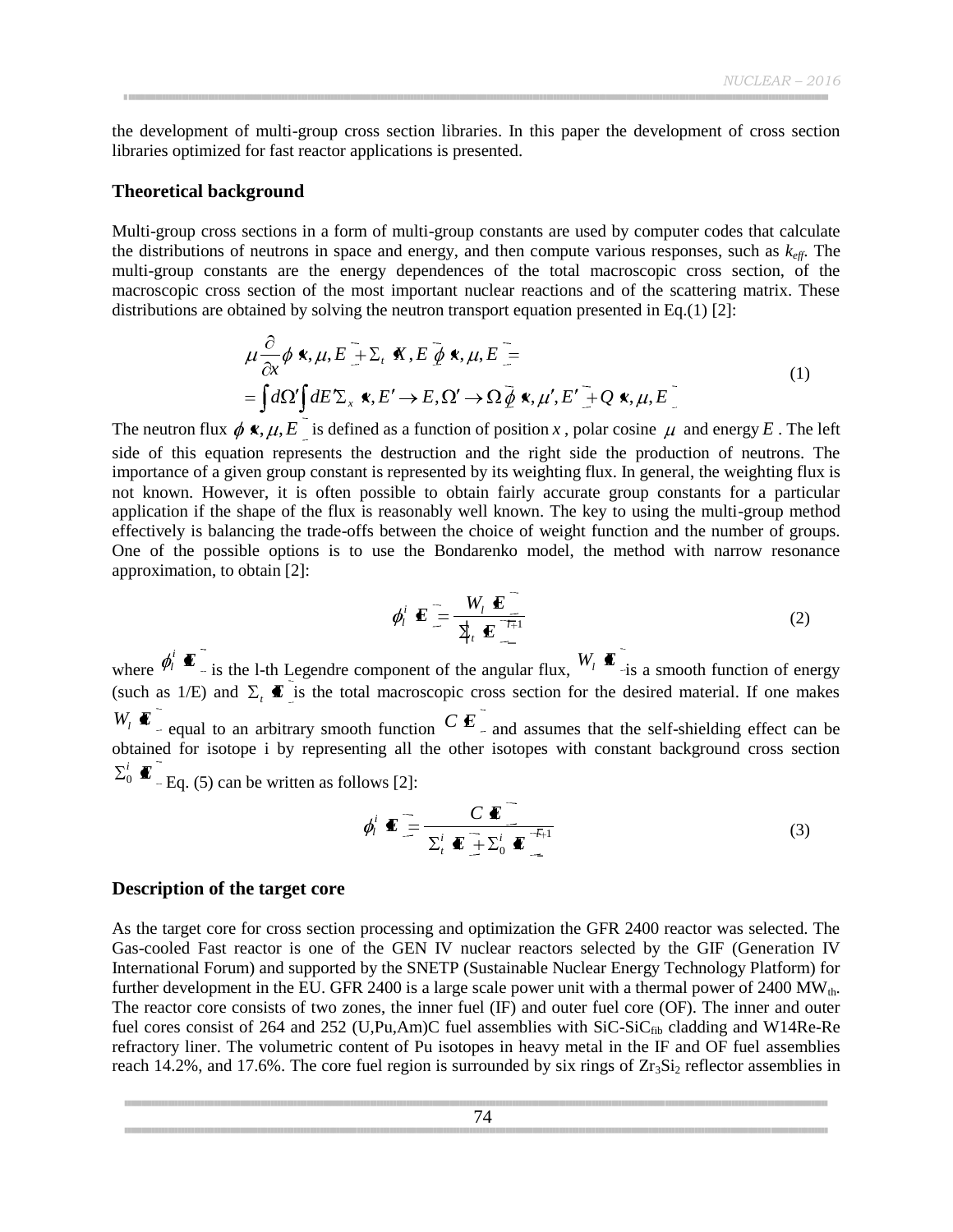the radial direction and by a 1 m high axial reflector below and above the fission gas plena. The reactivity of the GFR 2400 core is controlled through two systems of control rods, CSD and DSD assemblies. Both systems accommodate  $B_4C$  absorbers with 90% weight content of  $^{10}B$  isotope [3]. The basic design parameters of the GFR 2400 reactor are summarized in [Tab. 1.](#page-2-0) The sectional and top view of the GFR 2400 reactor core is presented in [Fig. 1.](#page-2-1)

| Parameter                     | Value                       | Parameter                        | Value             |
|-------------------------------|-----------------------------|----------------------------------|-------------------|
| Reactor thermal power         | 2400 MW <sub>th</sub>       | Fuel pin diameter                | 3.335 mm          |
| Gross electric efficiency     | 45 %                        | Cladding diameter                | 4.550 mm          |
| Primary coolant               | 100% He                     | Fuel pin pitch                   | 11.570 mm         |
| Secondary coolant             | 20% He + 80% N <sub>2</sub> | Fuel assembly can thickness      | $2.000$ mm        |
| Primary pressure              | 7 MPa                       | Fuel assembly pitch              | 8.915 cm          |
| Mass flow rate                | $1213$ kg/s                 | Number of pins per fuel assembly | $217$ pcs         |
| Core inlet/outlet temperature | 400/780 °C                  | Number of fuel assemblies        | $516$ pcs         |
| Core pressure drop            | 0.143 MPa                   | Number of CSD CR assemblies      | 18 <sub>pos</sub> |
| Secondary pressure            | $6.5$ MPa                   | Number of CSD CR assemblies      | 13 pcs            |

<span id="page-2-0"></span>**Tab. 1.** *Basic design parameters of the GFR 2400 reactor core* [3]



**Fig. 1.** *Sectional and top view of the GFR 2400 reactor core.*

### <span id="page-2-1"></span>**Cross section processing scheme**

Computational codes require the cross section data to be stored in libraries of an appropriate structure. As a result of development of computation codes, there exist several internationally recognized data formats. In principle, nuclear cross sections come from precise experimental measurements. Theses raw data are then evaluated and stored in accordance with the ENDF (Evaluated Nuclear Data Files) format [4]. This file format has undergone a long historical development; the current version is labelled as ENDF-6. If desired, XS data in the ENDF form can be transformed to various file formats. To obtain continuous energy XS data for the stochastic MCNP5 [5] code, the ENDF evaluated data is transformed through PENDF (Pointwise ENDF) to the ACE (A Complex ENDF) format. For deterministic codes such as DIF3D [6] or PARTISN [7] first GENDF (Group-wise ENDF) cross section data are produced by NJOY [2]. The data are subsequently transformed to effective macroscopic cross sections in MATXS and ISOTXS format.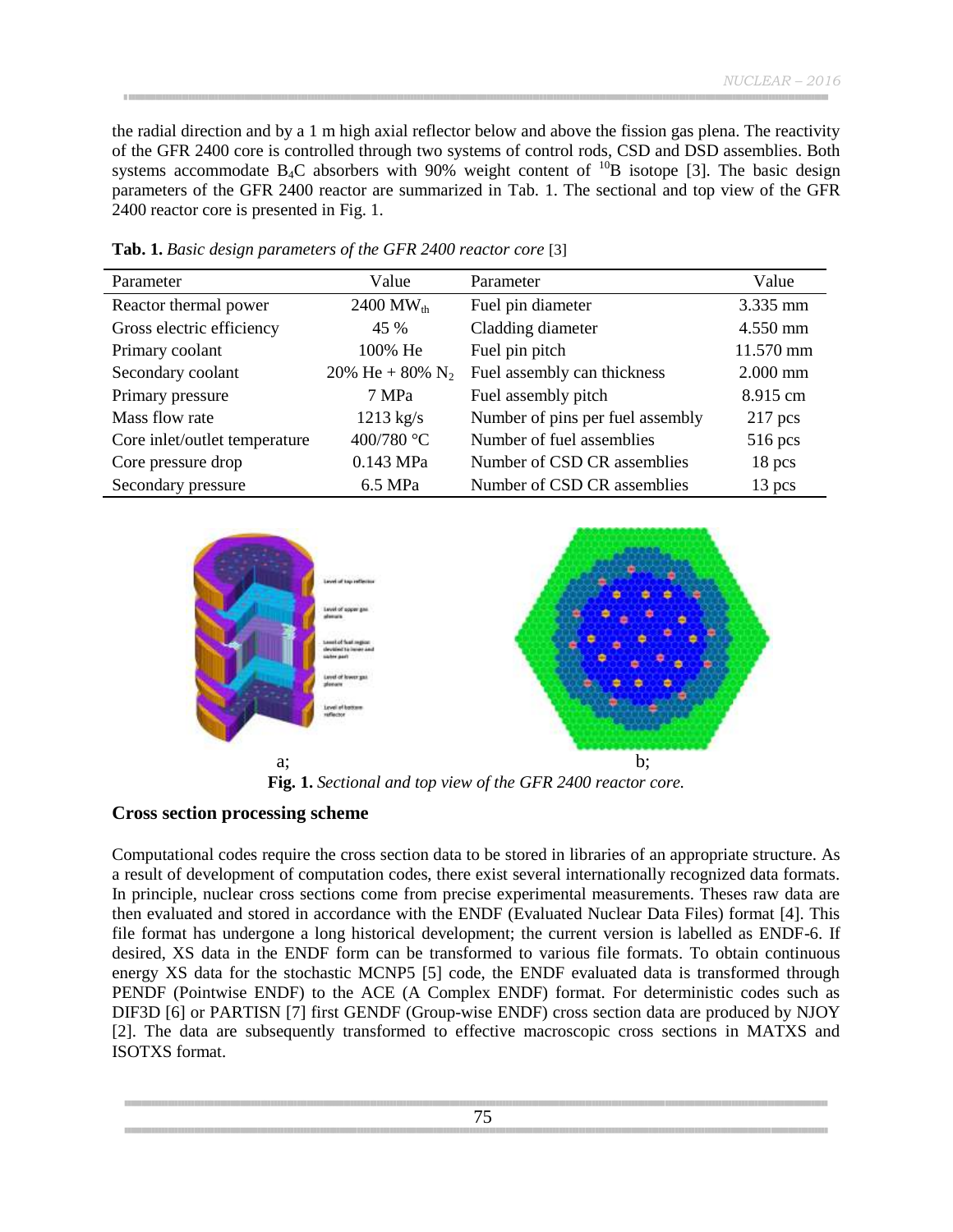Precise deterministic calculations of the GFR 2400 reactor require a new XS library to be created. It is a complex process which requires both experimental and computational data and multiple computer codes. To develop and optimize the cross section library a new calculation scheme was developed, which is shown in [Fig. 2.](#page-4-0) The scheme starts with the processing of ENDF/B-VII.1 evaluated data (1) using the NJOY99 code (2). The produced continuous energy cross section library (3) is used in the Monte Carlo MCNP5 code (4). The MCNP5 calculation requires detailed geometry and material model of the target core to be created. In addition to basic neutron physical parameters available at the MCNP5 output file the 620 group weight flux is produced (5) using superimposed mesh tallies. Although there are several options for the weighting flux, a previously performed optimization study showed that the best option is to use the average neutron spectrum from the inner and outer fuel core of GFR 2400. The weight flux, the ENDF/B-VII.1 [8] evaluated data, the ZZ-KAFAX-E70 [9] background cross sections (6), the NUCLIST and TEMPLIST files (7) and the GROUP STRUCTURE (8) files are subsequently evaluated in NJOY99 (9) to produce 620 group MATXS libraries (10). These microscopic cross section data are then transformed to effective region-wise macroscopic cross sections using the TRANSX code (11). The cross sections data are stored in the IXOTXS library (12). This XS library can be directly used to perform 3D full core calculations in DIF3D, however in order to effectively accelerate the simulations group collapsing (15) is carried out. It is done based on the RZFLUX (14) region-wise neutron flux binary data file obtained from the RZ transport calculation carried out using PARTISN (13). The region-wise neutron flux is used as weight function in the second TRANSX run (15) and 25 group ISOTXS library (16) is created. The final ISOTXS cross section library is labelled as SBJ\_E71\_25G. This cross section library is used in DIF3D (17) to calculate neutron physical parameters of the system, such as *keff* (18).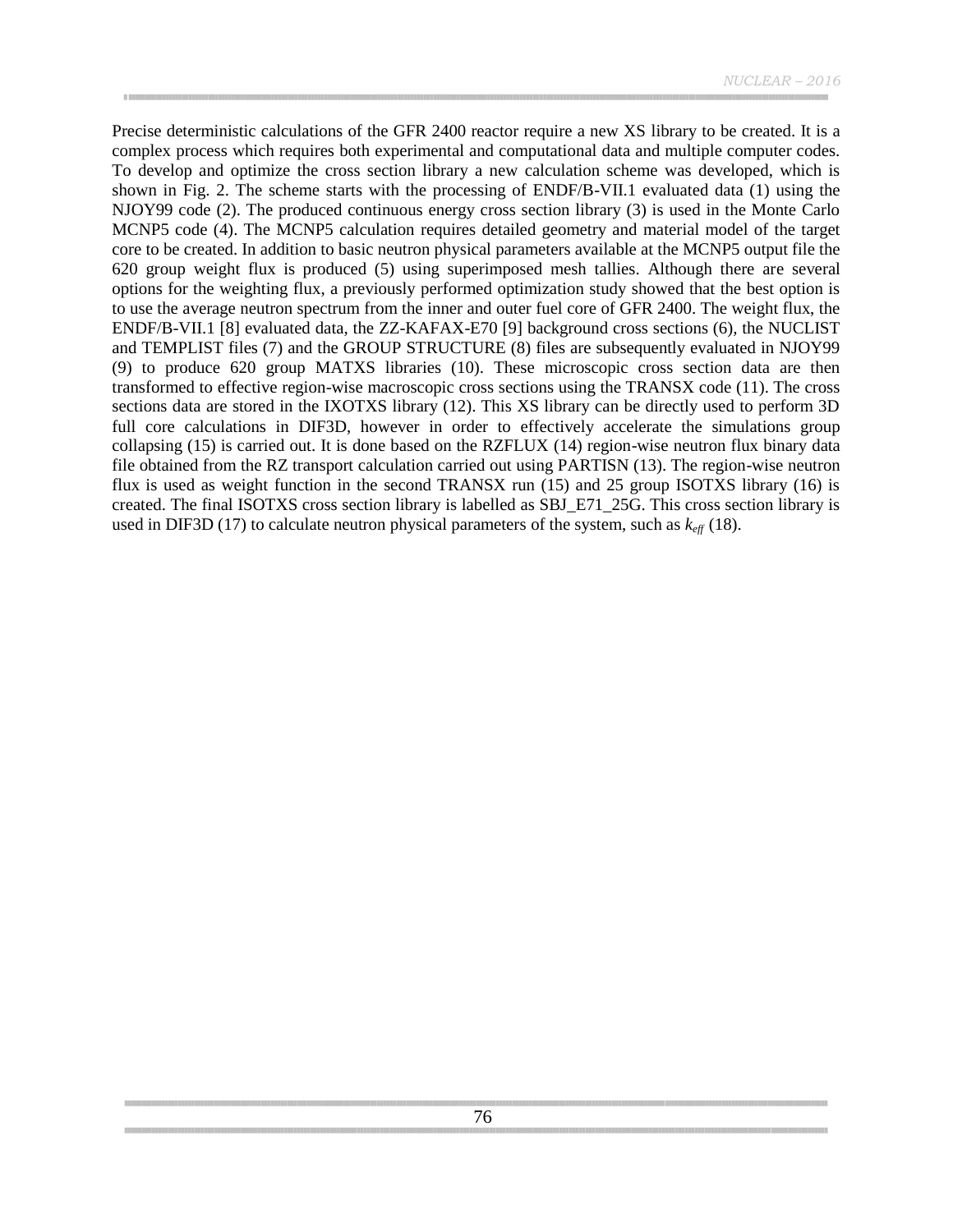

Fig. 2. *The cross section processing scheme.*

### <span id="page-4-0"></span>**Benchmarking on integral experiments**

The precision of the produced cross section libraries can be evaluated through benchmarking on integral experiments. The aim is to compare the reactivity deviation of various calculation cases from the detailed heterogeneous MCNP5 calculation. Based on the recommendations of WPEC Subgroup 33 [10] 8 integral experiments were selected. The calculations were performed using the fine group version (without group collapsing) of the SBJ\_E71\_620G library. The results are shown in **[Fig. 3](#page-5-0)**.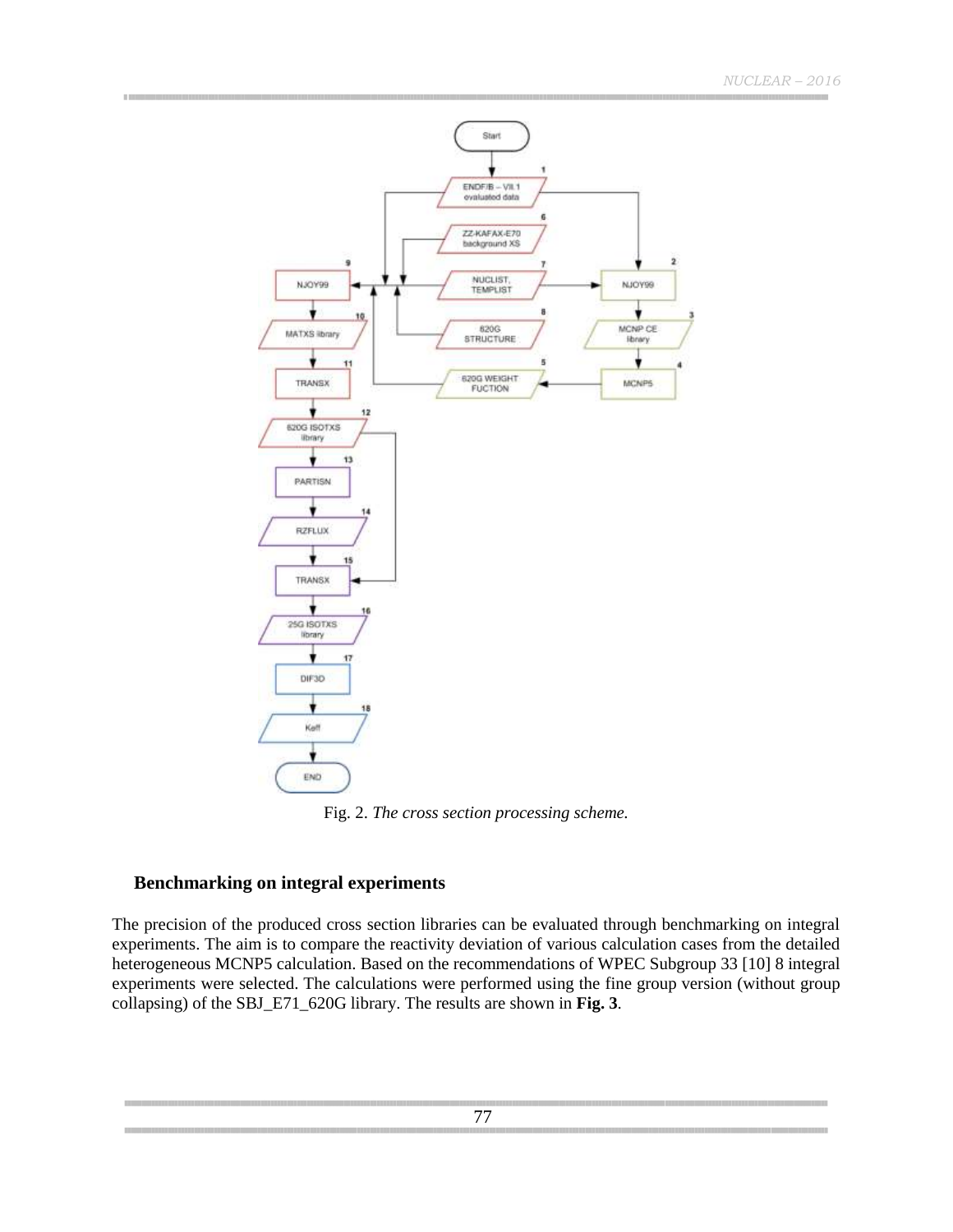

**Fig. 3:** *Results of integral experiments.*

<span id="page-5-0"></span>The benchmark results showed very similar performance of the SBJ\_E71\_620G libraries and the results provided by Subgroup 33. The precision of cross section libraries depends on the complexity of geometry models and required simplifications. In case of complex systems, such as JOYO and ZPPR9, all cross section libraries were burdened by approximately 1000 pcm uncertainty, caused by the homogenization effect. In case of simple systems (FLATTOP, JEZEBEL) the reactivity deviation was less than 300 pcm. It can be concluded that the precision of the developed XS library is comparable with available multigroup cross section libraries for both simple and complex geometries.

### **Application for GFR 2400**

Since the benchmarks showed promising results it was justified to apply the developed cross section library on the target GFR 2400 reactor core. The analyses performed on GFR 2400 focused on two major aspects. Basically, the main goal was to compare the deterministic results with MCNP5 in order to validate the performance of our library. The second aspect was to apply the XS library for modelling and symulation areas which are due to their computational costs not reliable for stochastic methods. The comparison between MCNP5 and DIF3D was made based on three parameters, the excess reactivity of the system without control rod insertion, the worth of control rods and the interference of control rods. All calculations were performed on the full core homogeneous 3D GFR 2400 model in both MCNP5 and DIF3D. The calculation of control rod (CR) worth was performed based on a twostep approach. First the excess reactivity of the system was calculated. The comparison of the excess reactivity fulfilled our expectations; the reactivity deviation was only -182 pcm (1578±4 pcm in MCNP5, 1334 pcm in DIF3D). In the second step, the investigated CR was fully inserted in its position in the reactor core and the calculation was repeated.

The worth of i-th CR was calculated using the following equation:

$$
\Delta \rho_{CR}^i = \rho_e - \rho_{CR}^i \tag{4}
$$

where  $\mu_e$  and *i CR* are the values of excess reactivity before and after the CR insertion. The CR interference was calculated using Eq. (5):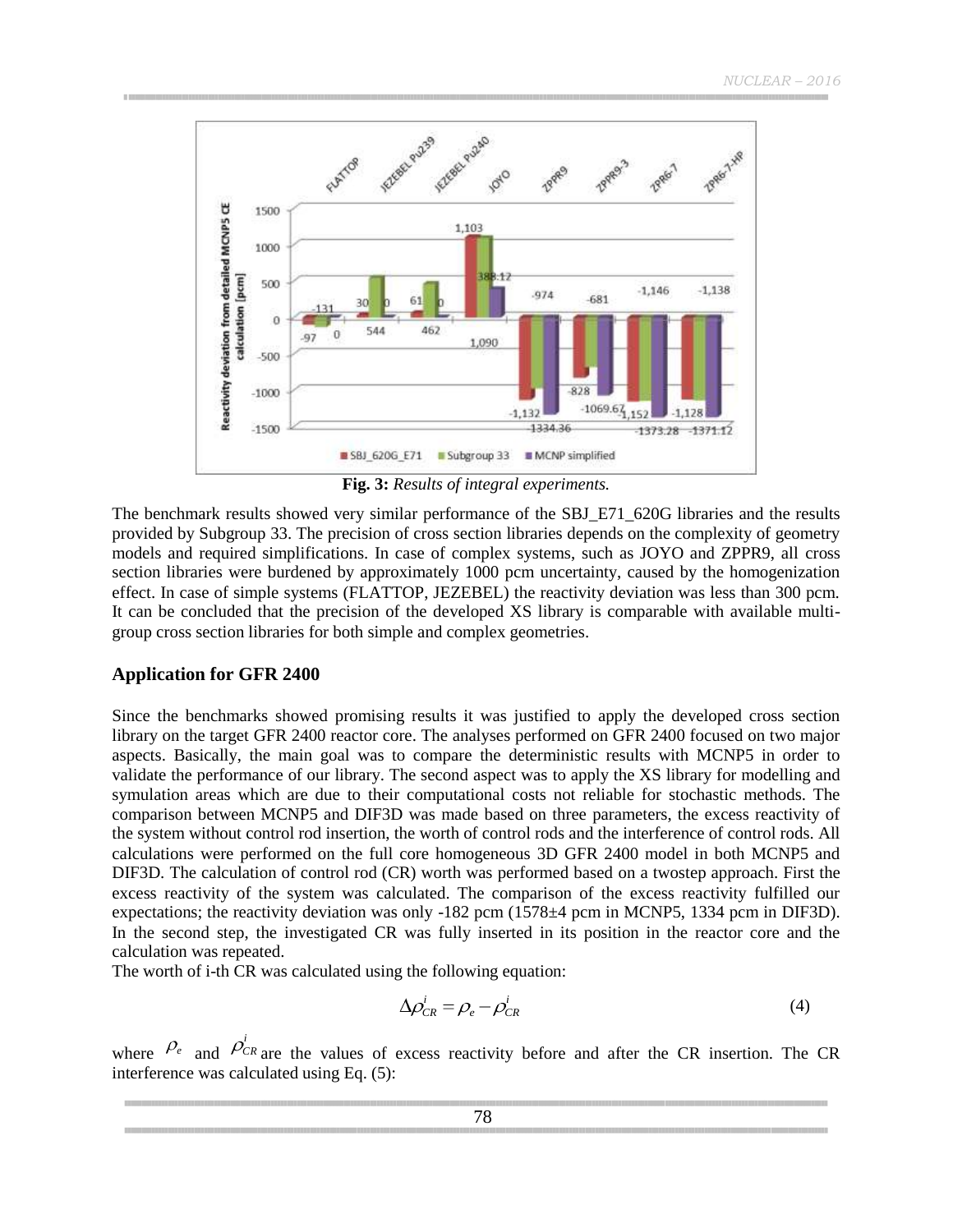$$
A_{CR}^i = \frac{\Delta \rho_{CR}^{\mathbf{42} \dots N} - \Delta \rho_{CR}^{\mathbf{42} \dots N} - i}{\Delta \rho_{CR}^i}
$$
(5)

In the equation above *N CR*  $1, 2.$ . stands for the worth of all CRs, *i CR* for the worth of the investigated CR and  $N - i$ *CR*  $42.$ for the total worth of CRs expect the investigated one. If  $A_{CR}^i$  < 1 shadowing effects and if  $A_{CR}^i > 1$  anti-shadowing effects occur, otherwise the control rods are not influenced by each other. The results of the CR worth and interference are shown in [Tab. 2.](#page-6-0)

<span id="page-6-0"></span>

| Control rod<br>ID | $\Delta \rho_{CR}^i$ [pcm] |                    | $\delta \rho_{M CNP}^i$ [pcm] | $A_{CR}^{\prime}$ [-] |                    | $\delta\!A_{MCNP}^{i}$ [%] |
|-------------------|----------------------------|--------------------|-------------------------------|-----------------------|--------------------|----------------------------|
|                   | MCNP5                      | DIF <sub>3</sub> D |                               | MCNP5                 | DIF <sub>3</sub> D |                            |
| $CSD+DSD$         | 12229                      | 11991              | $-238$                        |                       |                    |                            |
| <b>CSD</b>        | 7932                       | 7753               | $-179$                        | 1.001                 | 1.001              | 0.01                       |
| <b>DSD</b>        | 4286                       | 4227               | $-59$                         | 1.003                 | 1.003              | 0.01                       |
| $CSD1$ ring       | 1419                       | 1409               | $-10$                         | 0.822                 | 0.821              | 0.18                       |
| $CSD$ 2 ring      | 4592                       | 4559               | $-33$                         | 1.494                 | 1.610              | $-7.78$                    |
| DSD <sub>0</sub>  | 282                        | 282                | $\theta$                      | 0.295                 | 0.260              | 11.98                      |
| DSD4              | 289                        | 285                | -4                            | 1.719                 | 1.721              | $-0.09$                    |
| CSD <sub>2</sub>  | 287                        | 284                | $-3$                          | 0.418                 | 0.415              | 0.64                       |
| CSD <sub>10</sub> | 261                        | 284                | 23                            | 10.083                | 9.687              | 3.93                       |

**Tab. 2.** *Results of control rod worth and interference*

The reactivity deviation in case with all inserted control rods is slightly above the case without CRs in the core, but -238 pcm can be still considered as a good value. The worth of individual CRs is almost identical in both codes, however it can be seen that the difference between MCNP5 and DIF3D is a function of CR position (neutron flux distribution) in the core. The comparison of CR interference also showed good agreement to stochastic results. The amplification factor was smaller than several percent in case of the majority of calculation cases. The biggest difference (11.98%) was found in case of the central DSD0 assembly. The differences could have been caused by the weighting function used for cross section processing. The average neutron spectrum of the core changes after the insertion of control rods, but this effect was not implemented in our cross section processing scheme. Although the deterministic approach caused several pcm deviations in the CR results, the biggest advantage of this method is the extremely short calculation time. A DIF3D calculation on a single CPU did not take more than 1 minute, while the similar MCNP5 calculation required more than 24 hours calculation time on a cluster system. This big advantage allowed us to create a full core map of CR worth and interference, which are shown in **[Fig. 4](#page-7-0)**. In the results presented in [Fig. 4](#page-7-0) we can identify the CR symmetry. It can be seen that the symmetry of GFR 2400 control rods changes from centre to periphery. In the core centre, the symmetry is ideal 360°, while at the core boundary the symmetry was disturbed to 60<sup>°</sup>.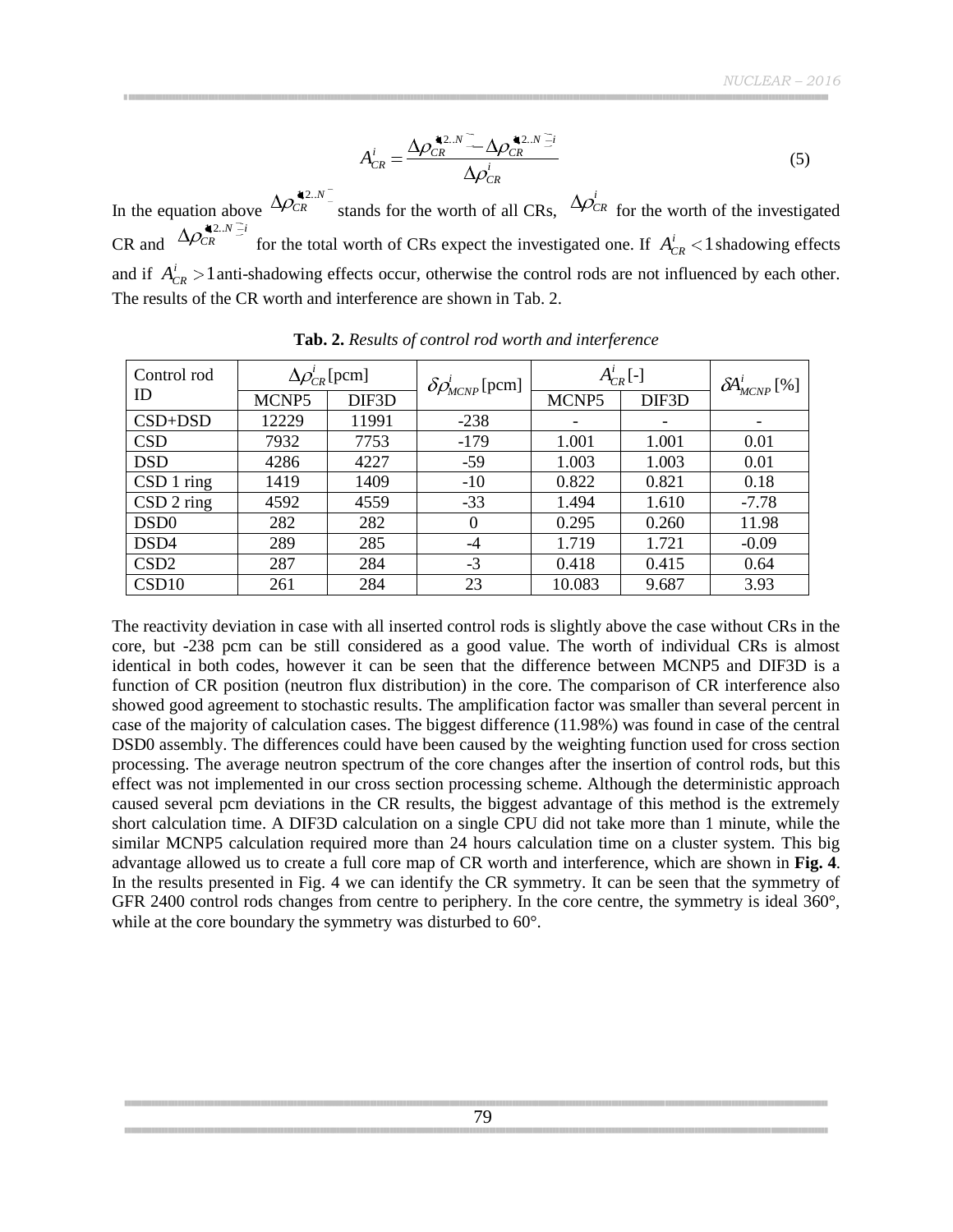

**Fig. 4.** *Worth and interference of control rods.*

<span id="page-7-0"></span>In order to better understand the CR interactions the analysis of CR pairs was performed. In this analysis all control rod pair combinations were subjects of investigation. The results for the central DSD0 assembly and the outermost CSD10 assembly are shown in **[Fig. 5](#page-7-1)**.



**Fig. 5.** *Interference of CR pairs* 

<span id="page-7-1"></span>In the figure above it can be seen that the central DSD0 device is attenuated mainly by the flux depression resulting from the insertion of the first CSD ring. The attenuation of DSD0 decreases by distance. Due to the maximum of neutron flux, the outer ring of the CSD system increases the worth of DSD0. The effect of neutron flux can be seen also in **[Fig. 5](#page-7-1)**b. Although the CSD10 assembly is attenuated by the surrounding control rods, the final reactivity worth is significantly increased due to the influence of the farthest assemblies. This is an interesting finding since the distance between these assemblies is several meters. It can be concluded, that in terms of control rod interactions the neutron flux in the place of CR insertion is more important than the distance between CRs.

## **Conclusion**

The design and the safety requirements of GEN IV fast reactors require special approaches. Although Monte Carlo methods are widely used and can achieve promising results, due to their stochastic nature the results are burdened by statistical uncertainties (in addition to XS data uncertainty). To obtain more accurate insight into the physical nature of unique reactor systems the stochastic calculations must be